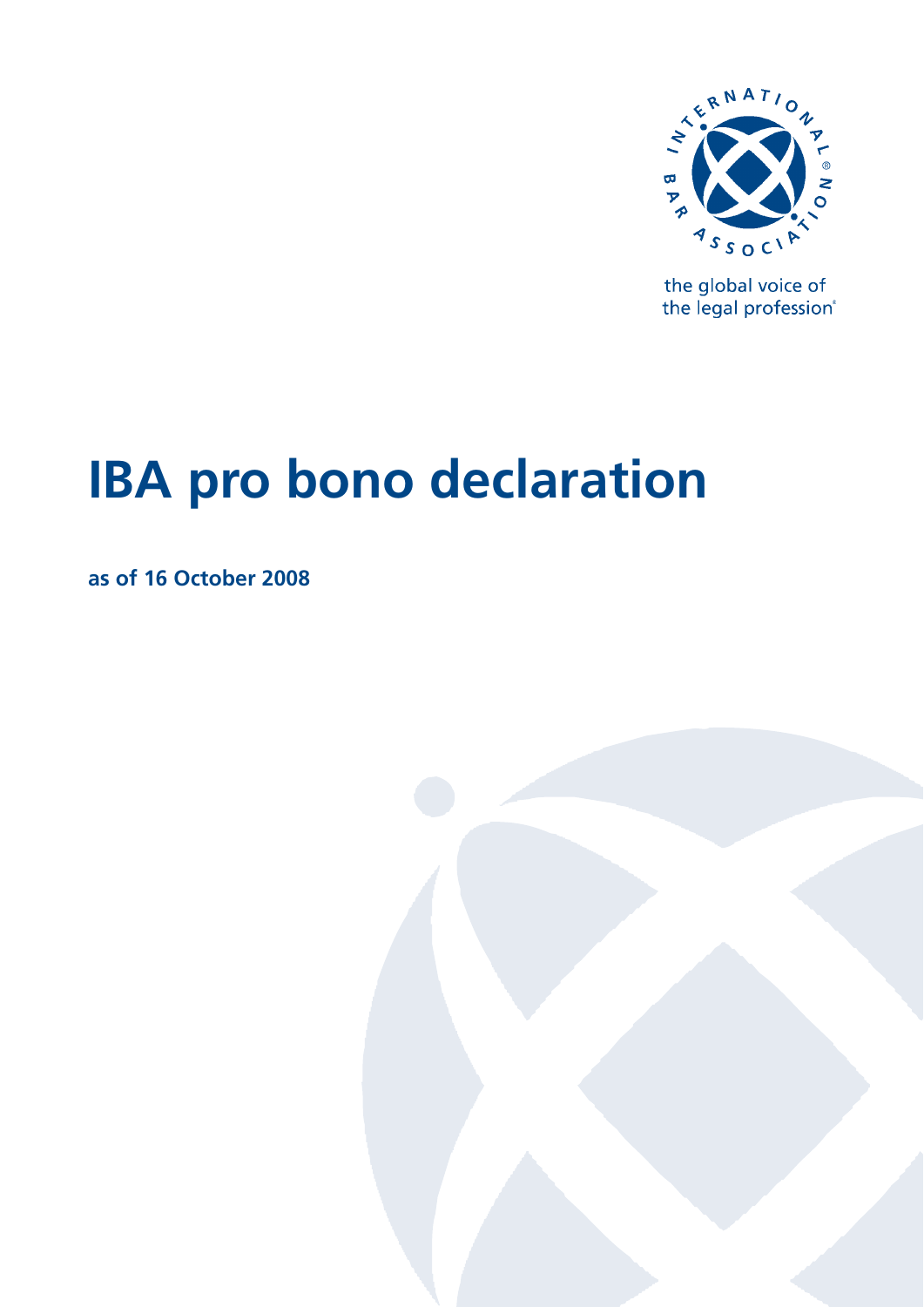

the global voice of the legal profession®

## International Bar Association

10th Floor, 1 Stephen Street London W1T 1AT, United Kingdom Tel: +44 (0)20 7691 6868 Fax: +44 (0)20 7691 6544 Website: www.ibanet.org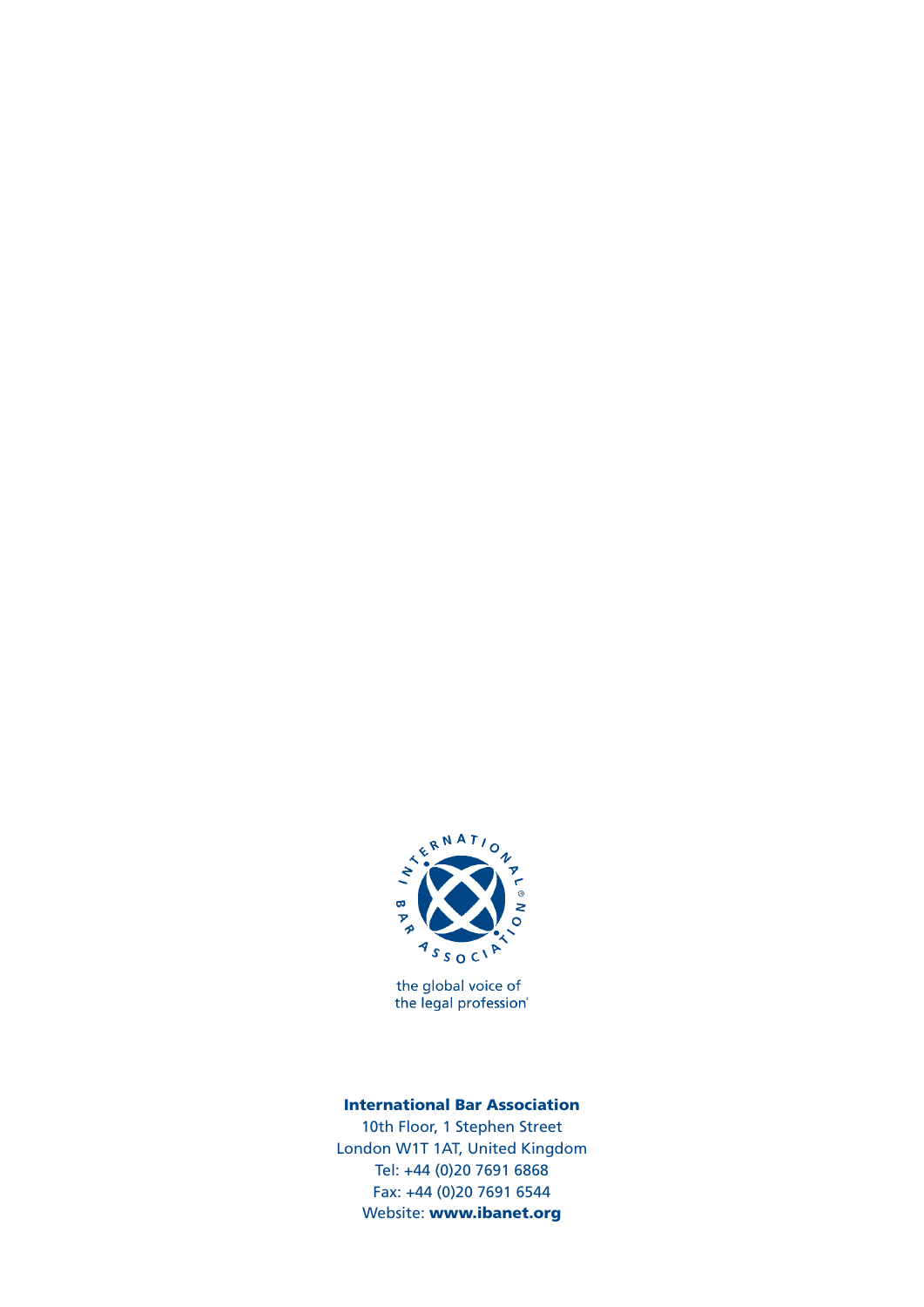## IBA pro bono declaration

The Council of the International Bar Association, the global voice of the legal profession:

- a) Inspired by the vision of a better, more just world;
- b) Affirming the vital role of the legal profession in achieving that vision;
- c) Recognizing that access to justice is essential to liberty, fairness, dignity, progress, development and the Rule of Law;
- d) Advocating that barriers to justice wherever they exist should be broken and dismantled as a matter of the highest priority;
- e) Deploring the fact that access to the courts and effective legal representation and advice are not afforded to all who need them, especially the poor, underprivileged and marginalized;
- f) Recalling that access to justice for all individuals is a human right and that governments have the primary responsibility to realize and protect that human right through measures such as state funded legal aid, as underscored in article 10 of the UN Declaration on Human Rights, article 14(3)(d) of the International Covenant on Civil and Political Rights, other major international, regional and national instruments, and also the Legal Aid Resolution adopted by this Council in 1996;
- g) Urging governments to allocate sufficient resources to make legal aid available to meet the critical legal needs of the poor, underprivileged and marginalized and not to use pro bono legal service as an excuse for reducing publicly funded legal aid;
- h) Realizing that public confidence in governmental and judicial institutions is eroded by the absence of justice or the existence of barriers to justice;
- i) Considering that the delivery of pro bono service by the legal profession is of vital public and professional interest and helps to fulfil the unmet legal needs of the poor, underprivileged, and marginalized and restore public confidence in the efficacy of governmental and judicial institutions;
- j) Conscious that the legal profession, given its commitment to a fair and equitable legal system, holds a unique and privileged position in matters of justice, and accordingly, has the duty and opportunity to provide pro bono legal service, together with the state, the judiciary, law schools and legal services organizations;
- k) Observing the value of existing traditions and new initiatives, including collaborations among bar associations, private and public interest law firms, law schools, foundations, and other nongovernmental organizations to improve access to justice, and to provide effective pro bono legal service;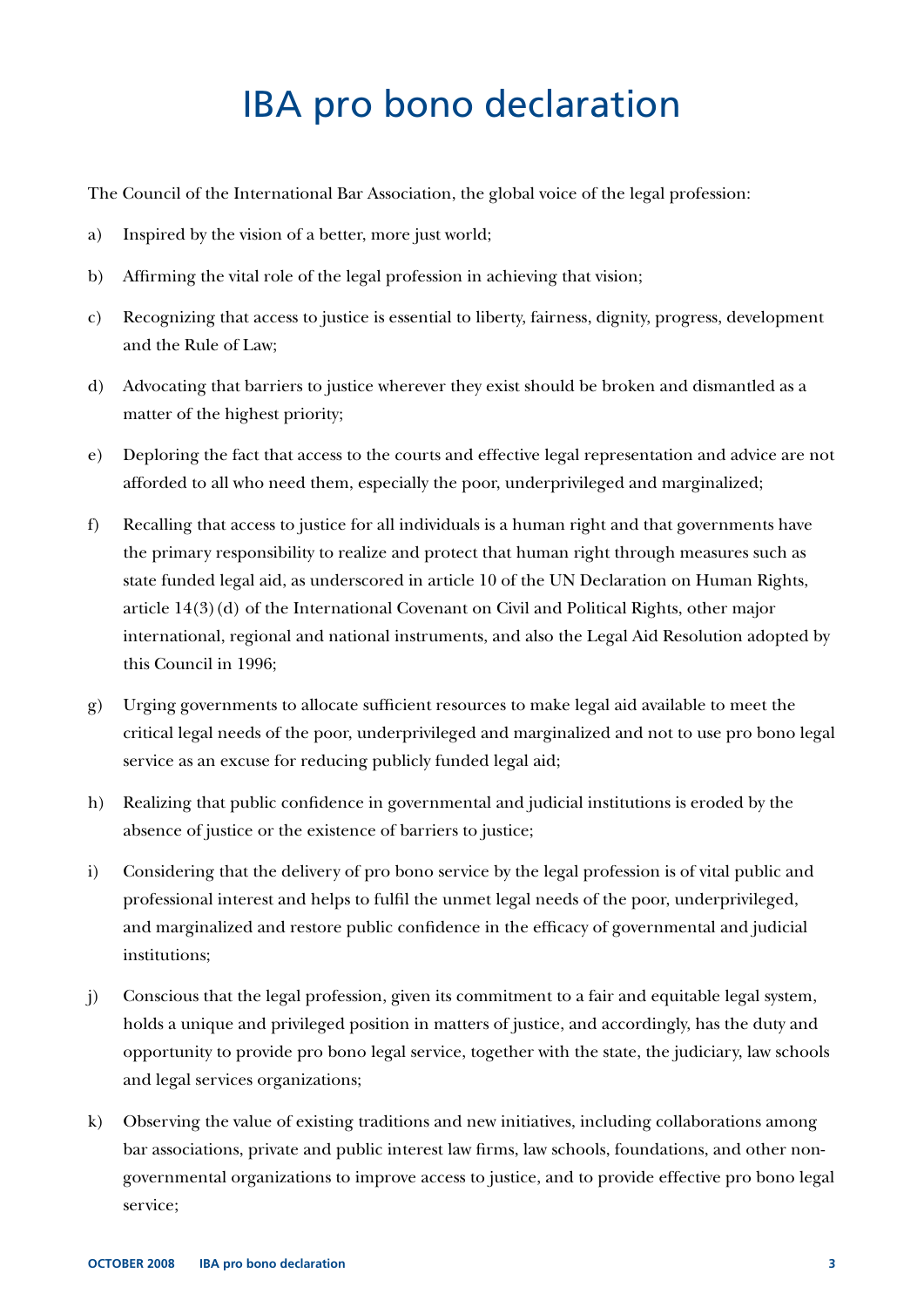- l) Noting that "pro bono" is derived from the Latin phrase pro bono publico, which refers to work or actions carried out "for the public good";
- m) Believing that a determined effort is needed to advance access to justice through pro bono work and to strengthen the commitment to public service in the legal profession;
- n) Mindful that the motivation for innovative pro bono standards and practices can be derived from the diversity to be found among nations' legal systems and traditions; and
- o) Reflecting upon the valuable declarations made in this field on a domestic and regional level, and encouraging more such declarations to be adopted and implemented;

## Declares and resolves that:

- 1. The Council calls on lawyers, law firms and bar associations to provide pro bono legal service, which is work by a lawyer of a quality equal to that afforded to paying clients, without remuneration or expectation of remuneration, and principally to benefit poor, underprivileged or marginalized persons or communities or the organizations that assist them. Pro bono legal service may extend to: advice to or representation of persons, communities or organizations, who otherwise could not exercise or assert their rights or obtain access to justice; activities supporting the administration of justice, institution building or strengthening; assisting bar associations and civic, cultural, educational and other non governmental institutions serving the public interest that otherwise cannot obtain effective advice or representation; assisting with the drafting of legislation or participating in trial observations, election monitoring, and similar processes where public confidence in legislative, judicial and electoral systems may be at risk; providing legal training and support through mentoring, project management and exchanging information resources; and also other similar activities to preserve the Rule of Law.
- 2. The legal profession reaffirms its commitment to pro bono legal service, as an integral part of the profession, and lawyers and law firms are encouraged to specify a proportion of their time or resources which they will devote per lawyer to pro bono legal service each year.
- 3. Pro bono legal service should be provided on a consistent year-round basis, in all manner of criminal, civil and administrative matters where legal aid may be limited, and on a national and international level.
- 4. The importance and practice of pro bono legal service should be emphasized and promoted in legal education and practice, by making pro bono opportunities a part of the academic or practical programs for law students and by giving credit to lawyers taking continuing legal education or working in this field.